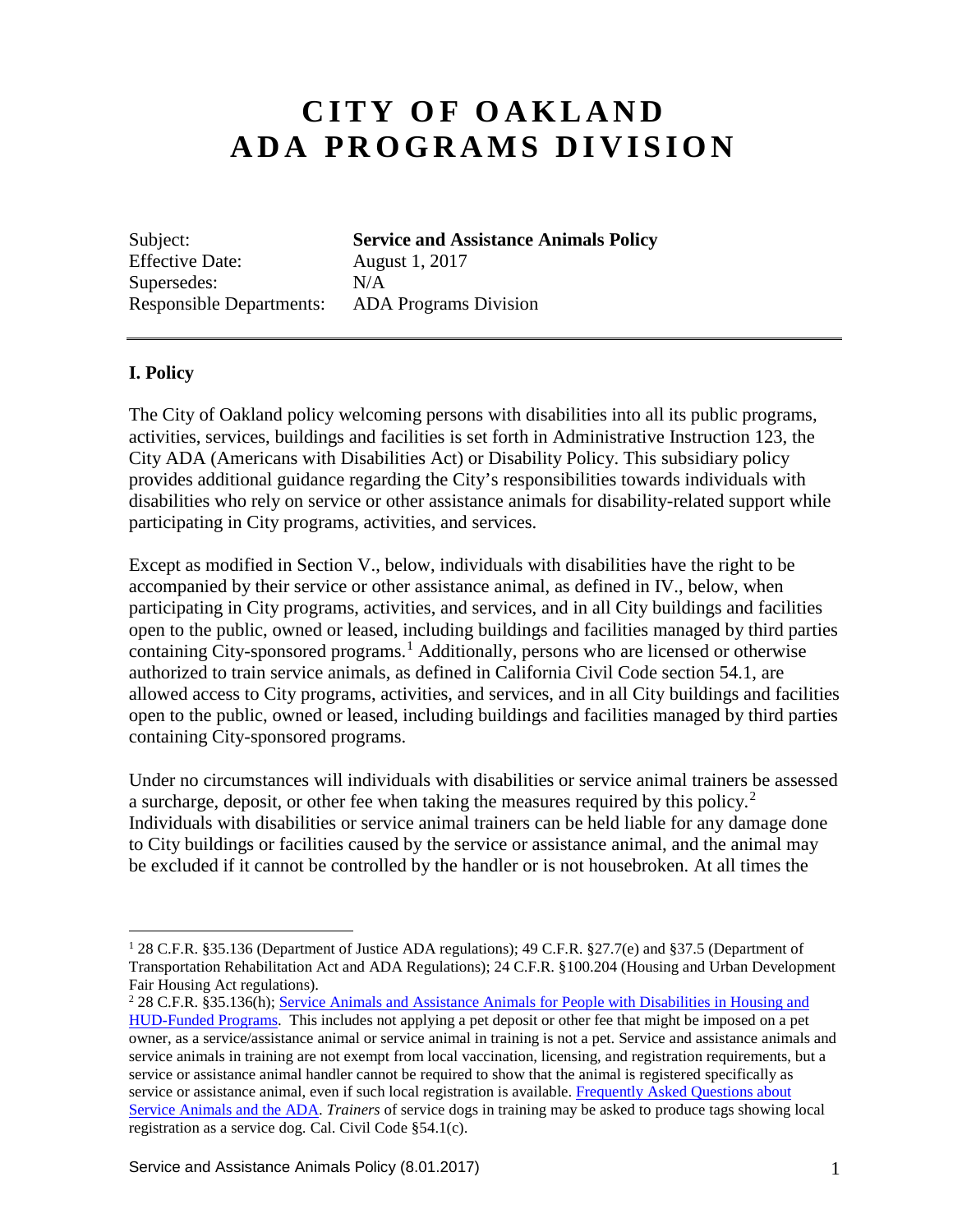handler is responsible for the care and supervision of the service animal, service animal in training, or assistance animal.<sup>[3](#page-1-0)</sup>

Some City Departments, Bureaus or Divisions are required by existing practices in response to settlement agreements resolving litigation, administrative, or informal complaints, to have specific policies and procedures in place for accommodating individuals with disabilities and their service or assistance animals. These Departments shall ensure that their policies and procedures are reviewed for alignment with AI 123 and this subsidiary Policy, and updated as necessary.

All other Departments shall ensure that procedures are in place to successfully implement this Policy throughout its locations, programs, activities, and services, and that contractors, grantees, and staff are provided training and technical assistance as needed.

## **II. Responsible Parties**

- **A.** The City Administrator through the ADA Programs Division is responsible for citywide enforcement of this Policy throughout all City programs, activities, services, and in all of the City's leased or owned buildings and facilities open to the public. The ADA Programs Division is responsible for investigating complaints, providing technical assistance and training support to Departmental Access Coordinators and other staff, contractors, and grantees in implementing this Policy, and updating this Policy as may be needed.
- B. Departmental Access Coordinators are responsible for understanding the application of this Policy to their set of programs, activities, services, buildings, and facilities, including departmental contractors and grantees, and seeking technical assistance and training as needed for successful implementation.
- **C.** The Housing and Community Development Department is responsible for complying with its obligations under the Americans with Disabilities Act (ADA) and Fair Housing Amendments Act (FHAA), as described in this Policy, in the administration of its housing programs including but not limited to Rent Board proceedings, housing developments, and other housing assistance programs.
- **D.** The Human Services Department is responsible for complying with its obligations under the ADA, FHAA, and the Department of Transportation (DOT) ADA and Rehabilitation Act regulations, as set forth in this Policy, in the administration of its transit and paratransit programs, shelter programs, and all other programs serving the public.
- **E.** The Oakland Zoo is responsible for updating and publishing its policies and practices for accommodating individuals with disabilities who are accompanied by their service animals at the Zoo, and licensed or otherwise authorized trainers accompanied by their

<span id="page-1-0"></span> <sup>3</sup> 28 C.F.R. §35.136(h); [Service Animals and Assistance Animals for People with Disabilities in Housing and](http://portal.hud.gov/hudportal/documents/huddoc?id=servanimals_ntcfheo2013-01.pdf) [HUD-Funded Programs.](http://portal.hud.gov/hudportal/documents/huddoc?id=servanimals_ntcfheo2013-01.pdf)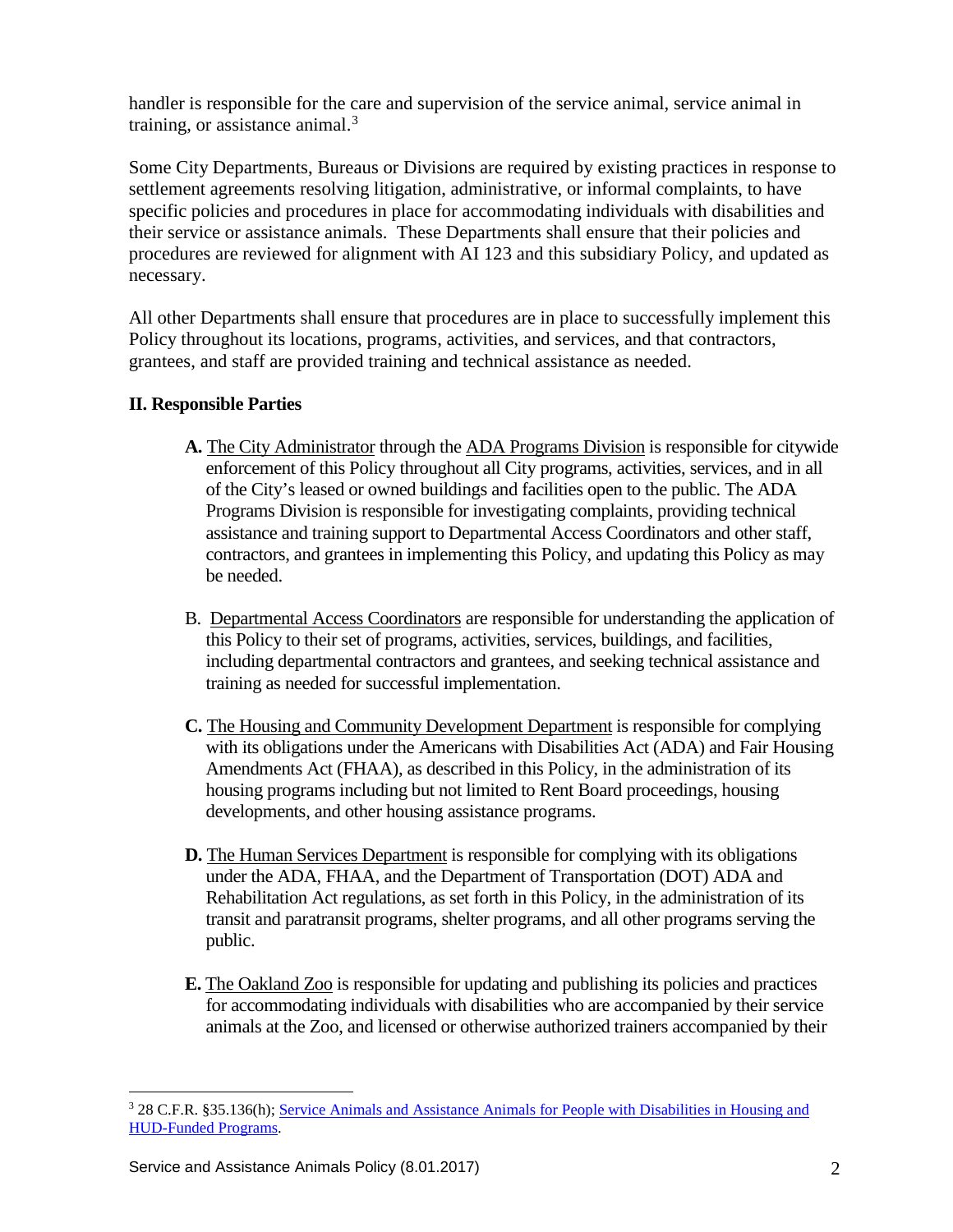service animals in training, in accordance with this general Policy, and making reasonable modifications to its programs, activities, and services as needed.

**F.** Oakland Animal Services is responsible for updating and publishing its policies and practices for accommodating volunteers and patrons with disabilities who are accompanied by their service animals, and licensed or otherwise authorized trainers accompanied by their service animals in training, at OAS facilities or events in accordance with this general Policy, and making reasonable modifications to its programs, activities, and services as needed.

## **III. Background**

Administrative Instruction 123, the ADA Policy, sets forth the general requirements for all City programs, activities, and services for compliance with the ADA and related laws protecting the rights of individuals with disabilities to full and equal access to state and local government services. This subsidiary policy consolidates the City's obligations under both the ADA and the Fair Housing Amendments Act (FHAA), as modified by California law, with respect to the treatment of service or assistance animals accompanying persons with disabilities. [4](#page-2-0) This Policy is intended to provide additional direction with regard to making accommodations for individuals with disabilities who must rely on service or assistance animals in order to be able to access City programs, activities, or services. This policy also describes the right of service animal trainers to access City programs, activities, and services under California law.

## **IV. Definitions**

A. **Service Animal:** means any dog, or miniature horse, that is individually trained to do work or perform tasks for the benefit of an individual with a disability, including a physical, sensory, psychiatric, intellectual, or other mental disability. Other species of animals, whether trained or untrained, are not service animals. The work or tasks must be directly related to the individual's disability. Crime deterrence, emotional support, or companionship does not constitute work or tasks under this definition.[5](#page-2-1)

With respect to transportation facilities, a service animal may be any animal individually trained to work or perform tasks for an individual with a disability. [6](#page-2-2)

- B. **Service Animal in Training**: as defined by the California Civil Code, means any dog that is being individually trained to the requirements of an individual with a disability.<sup>[7](#page-2-3)</sup>
- C. **Assistance Animal**: as defined by HUD, means any animal that works, provides assistance, or performs tasks for the benefit of a person with a disability, or provides emotional support that alleviates one or more identified symptoms or effects of a person's disability.<sup>[8](#page-2-4)</sup> Assistance animals are not subject to training requirements, but may include animals that meet the service animal definition above.

<span id="page-2-0"></span> <sup>4</sup> 28 C.F.R. §35.136; 49 C.F.R. §27.7(e) and §37.5; 24 C.F.R. §100.204.

<span id="page-2-1"></span><sup>5</sup> 28 C.F.R. §35.104.

<span id="page-2-2"></span><sup>6</sup> 49 C.F.R. §37.3.

<span id="page-2-3"></span><sup>&</sup>lt;sup>7</sup> Cal. Civ. Code §§54.1(b)(6)(C)(iii); 54.1(c).

<span id="page-2-4"></span><sup>8</sup> 28 C.F.R. §35.136(h); Service Animals and Assistance Animals for People with Disabilities in Housing and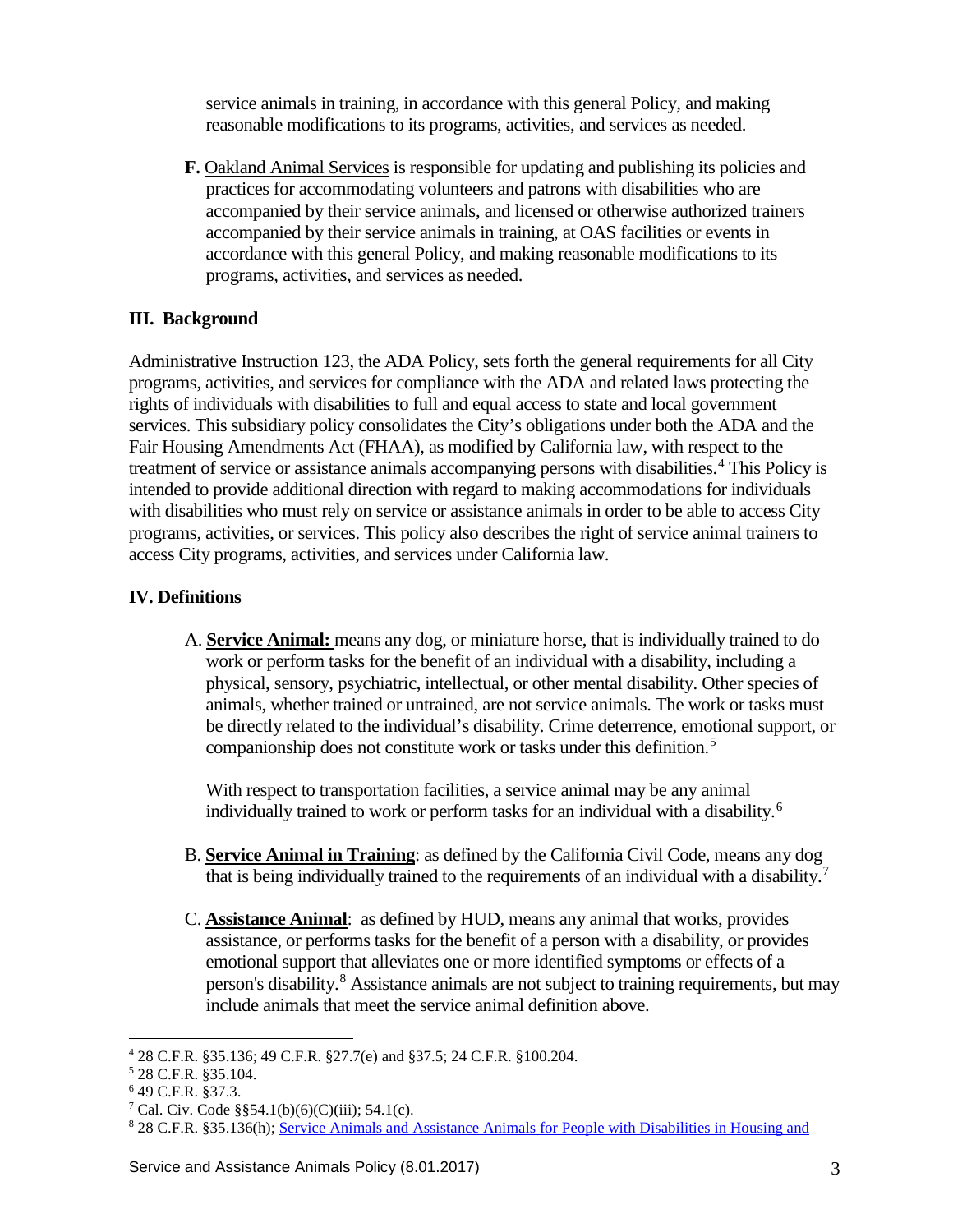- D. **Reasonable Accommodation**: in housing programs, means is a change, exception, or adjustment to a rule, policy, practice, or service that may be necessary for a person with a disability to have an equal opportunity to use and enjoy a dwelling, including public and common use spaces.<sup>[9](#page-3-0)</sup> For purposes of this policy, as explained in Section V., below, all City housing programs, including residential facilities, shelters, and housing assistance programs are subject to making reasonable accommodations for persons with disabilities and their service or assistance animals.
- E. **Reasonable Modification**: means a change, exception, or adjustment to policies, practices, or procedures that may be necessary for a person with a disability to participate in a City program, activity, or service.<sup>[10](#page-3-1)</sup>
- C. **Fundamental Alteration**: is a change that is so significant that it alters the essential nature of the goods, services, facilities, privileges, advantages, or accommodations offered. $11$
- D. **Direct Threat**: means a significant risk to the health or safety of others that cannot be eliminated by a modification of policies, practices, or procedures, or by the provision of auxiliary aids and services.[12](#page-3-3)

## **V. Procedures**

### **A. Access to City Programs, Activities, and Services**

In general, service animals (dogs, and in some circumstances, miniature horses) and service animals in training (dogs only) are permitted to accompany individuals with disabilities or their licensed or otherwise authorized trainer into City leased and owned buildings and facilities, and when participating in City programs, activities, and services, including those administered by third parties.<sup>[13](#page-3-4)</sup>

### 1. **Housing Programs**

As per the FHAA, housing programs are required to reasonably accommodate tenants with disabilities who require a modification to existing policies, practices, or procedures in order to enjoy a dwelling based on a disability-related need. This includes modifying a no-pet policy in order to accommodate an assistance animal as defined in Section IV., above, in a City housing facility, shelter, or other type of residential facility. Other types of housing-related programs, such as Rent Board proceedings and other housing assistance programs are also subject to making

HUD-Funded Programs.

<span id="page-3-1"></span><span id="page-3-0"></span><sup>9</sup> 24 C.F.R. §100.204.

<sup>10</sup> 28 C.F.R. §35.130(b)(7); 49 C.F.R. §27.7(e) and §37.5.

<span id="page-3-2"></span><sup>11</sup> 42 U.S.C. §12201(f).

<span id="page-3-3"></span><sup>12</sup> 28 C.F.R. §35.104.

<span id="page-3-4"></span><sup>13</sup> 28 C.F.R. §35.136; 28 C.F.R. §35.130(b).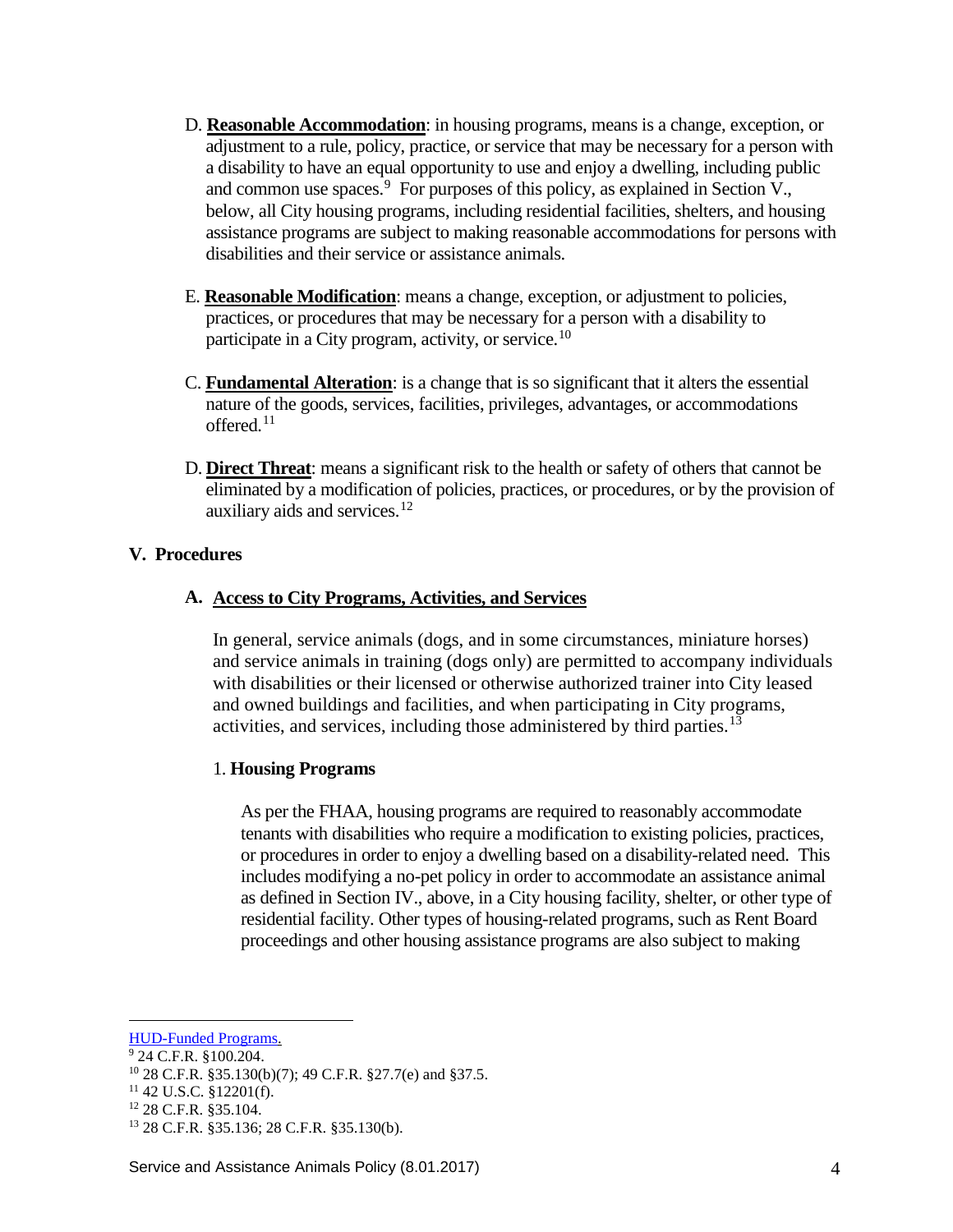reasonable accommodations for participants to be accompanied by their assistance animals while participating in these programs. $^{14}$  $^{14}$  $^{14}$ 

#### 2. **Transportation Programs**

Service animals, and service animals in training, as defined in Section IV. above, are permitted on City transportation vehicles and facilities, including vehicles and facilities managed by third parties.

#### 3. **Programs, Activities, and Services Involving Other Animals**

In City programs involving other animals, such as the Oakland Zoo and Oakland Animal Services, supplemental policies and procedures shall be established to implement this policy to the fullest extent possible, without fundamentally altering the nature of the programs, activities, and services. Measures to be taken to ensure program integrity may include but is not limited to mapping locations where service animals or service animals in training are restricted to protect the welfare of other animals, and other reasonable modifications that will allow individuals with disabilities and licensed or otherwise authorized trainers to benefit from the program, activity, or service while accompanied by their service animal or service animal in training.[15](#page-4-1)

#### **B. Verifying a Service Animal, Service Animal in Training, or Assistance Animal**

If it is not readily apparent that an animal is a service animal, service animal in training, or assistance animal, staff may take the following measures in order to verify whether the animal meets the applicable definitions set forth in Section IV, above.

- 1. **General Programs**. In general program settings, the City is required to allow access to service animals that are dogs, or when circumstances permit, miniature horses, that are individually trained to perform work or a task for the benefit of a person with a disability. Staff may ask the following questions:[16](#page-4-2)
	- a. Is your dog (or miniature horse) required due to disability?
	- b. What work or task has your dog (or miniature horse) been trained to perform?

If there is a concern about whether a particular facility can in fact accommodate a miniature horse, staff may additionally assess the type, size, weight, level of handler control, whether the horse is housebroken, and

<span id="page-4-0"></span><sup>&</sup>lt;sup>14</sup> Any established policies and procedures for accommodating service or assistance animals should re-examined in light of this general Policy and AI 123 for full alignment.

<sup>15</sup> *Ibid.*

<span id="page-4-2"></span><span id="page-4-1"></span><sup>16</sup> 28 C.F.R. §35.136(f).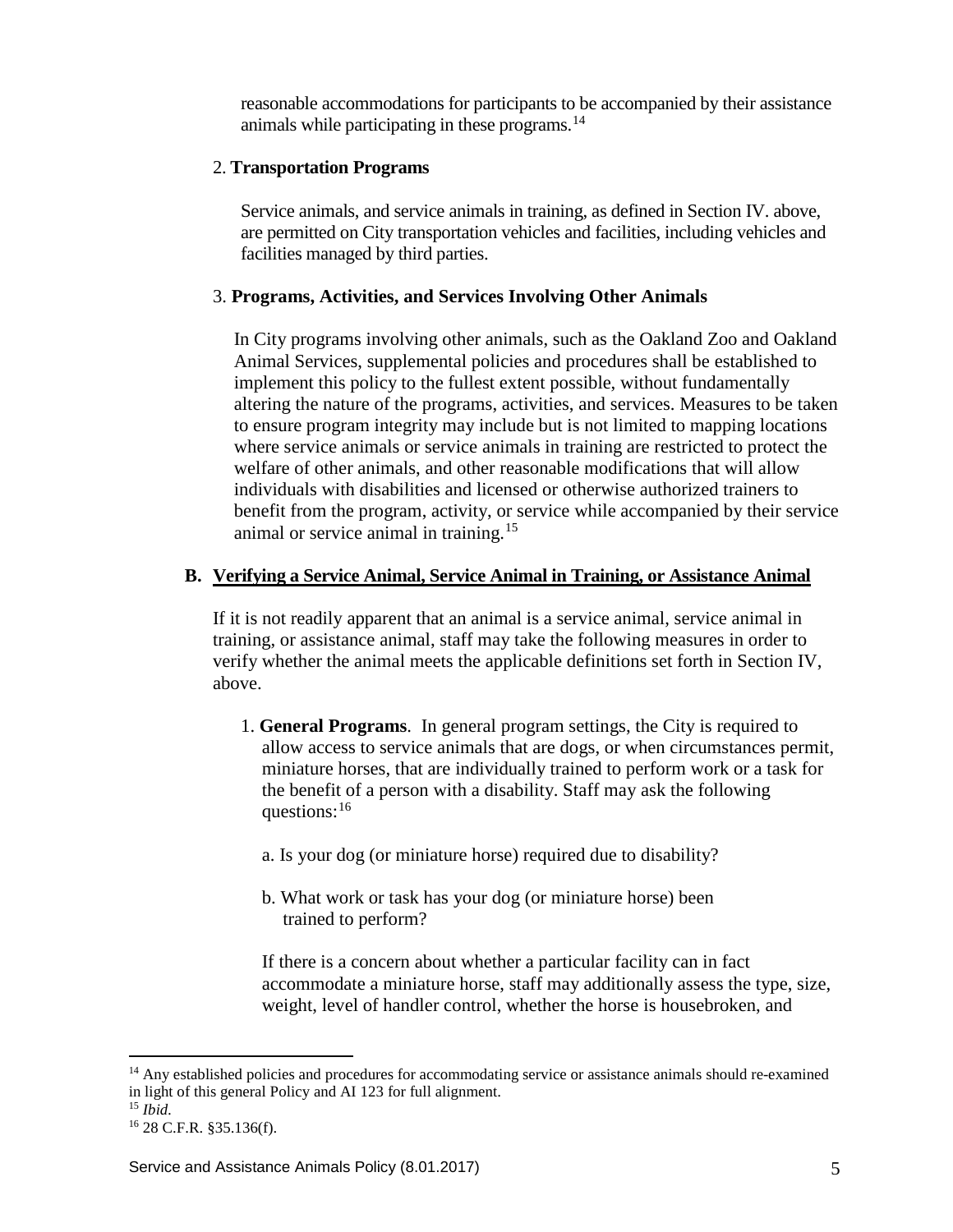whether there are legitimate safety requirements that would be impacted by the horse's presence at the facility.<sup>[17](#page-5-0)</sup>

Staff are not permitted to ask about the nature of the individual's disability, or seek documentation such as certification, a license, or other proof that the  $\log$  or miniature horse is a service animal.<sup>[18](#page-5-1)</sup>

As per California law, the City only permits service animals in training that are dogs to accompany their licensed or otherwise authorized trainers while participating in its programs, activities, and services. Staff may request that the trainer produce a tag to prove that the dog is a service animal in training.<sup>[19](#page-5-2)</sup>

- 2. **Housing Programs.** In housing programs, as described in V.A., above, the City is required to reasonably accommodate individuals with disabilities who are accompanied by assistance animals, such as by waiving a no-pet policy or pet deposit requirement. In housing programs, assistance animals may be any species and do not have to be individually trained. Staff may ask the following questions and/or request supporting documentation to verify an animal is an assistance animal when the animal's role is not readily apparent:
	- a. Do you have a disability?
	- b. Is this animal an assistance animal that you require due to your disability?

Staff may not ask for access to medical records or providers, or require detailed or extensive information or documentation of the disability.<sup>[20](#page-5-3)</sup>

3. **Transportation Programs.** In City transportation programs, service animals that are individually trained are permitted access to vehicles and facilities, and are not restricted to dogs. Staff may ask the same questions listed for General Programs in 1., above.

### **C. Grounds for Exclusion**

Every reasonable effort should be made to allow an individual accompanied by a service or assistance animal as defined in this policy to participate in City programs, activities, and services. Efforts shall include reasonably modifying policies, practices, and procedures to avoid conflicts between the presence of a service or assistance animal, and the overall purpose and benefits of the program.

Allergies, or fear of animals among other program participants will not generally be grounds for the exclusion of a service or assistance animal. Staff may make

<span id="page-5-1"></span><span id="page-5-0"></span> <sup>17</sup> 28 C.F.R. §35.136(i).

<sup>18</sup> 28 C.F.R. §35.136(f).

<sup>19</sup> Cal. Civ. Code §54.1(c).

<span id="page-5-3"></span><span id="page-5-2"></span><sup>&</sup>lt;sup>20</sup> [Service Animals and Assistance Animals for People with Disabilities in Housing and](http://portal.hud.gov/hudportal/documents/huddoc?id=servanimals_ntcfheo2013-01.pdf) HUD-Funded Programs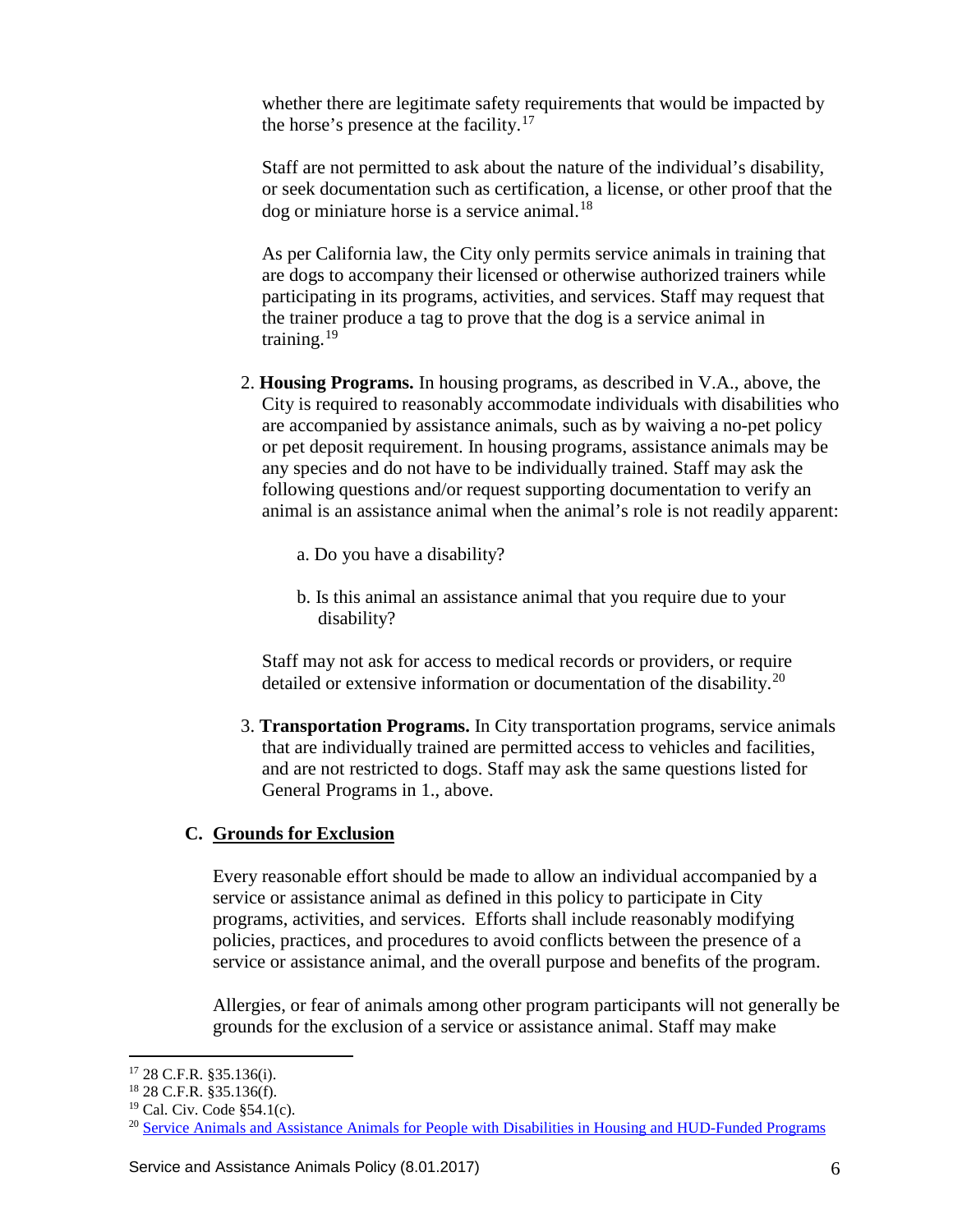program modifications to mitigate the impact on other program participants due to the presence of the animal.

- 1. **Lack of Control**. A service animal or service animal in training generally may be excluded from accessing City programs, activities, services, buildings, and facilities when the handler is unable to exercise control of the animal, or if the animal is not housebroken<sup>[21](#page-6-0)</sup>. There is no requirement that the service animal be leashed as long as the animal is otherwise under the handler's control. The individual with a disability must be permitted to participate in the service, program, or activity without the service animal on the premises. $22$
- **2**. **Fundamental Alteration**. A service or assistance animal, or service animal in training, may be excluded from a City program, activity, or service if its presence would fundamentally alter the nature of the program, activity, or service.<sup>[23](#page-6-2)</sup> Such circumstances should be rare, and always individually assessed, but might include situations when the presence of the animal may affect the safety or welfare of other animals, such as an exhibit of predatory or endangered animals at the Oakland Zoo, or an adoption event hosted by Oakland Animal Services.
- 3. **Direct Threat**. As stated above, a service or assistance animal or service animal in training must be under the control of the handler at all times. Before excluding a service or assistance animal or service animal in training based on direct threat, staff must make an individualized assessment, based on reasonable judgment that relies on the best available objective evidence, of the nature, duration, and severity of the risk of injury, the probability that injury will in fact occur, and whether modifications or the provision of auxiliary aids or services may mitigate the perceived risk. Stereotypes about particular species or breeds cannot form the basis of a finding of direct threat.<sup>[24](#page-6-3)</sup>

Any decision to exclude an alleged service animal, service animal in training, or assistance animal from a City program, activity, or service must be made in writing by the Department Head or designee, as set forth in AI 123, the City ADA Policy.

<span id="page-6-0"></span><sup>&</sup>lt;sup>21</sup> Animals that are housebroken can experience illness so accidents can occur; this possibility should be considered before excluding the animal from the premises. Similarly, a dog's limited barking should not serve as evidence alone of being out of control as the barking may be brought under control. [Title II 2010 Guidance and](https://www.ada.gov/regs2010/titleII_2010/titleII_2010_regulations.htm#a2010guidance)  [Section By Section Analysis,](https://www.ada.gov/regs2010/titleII_2010/titleII_2010_regulations.htm#a2010guidance) page 87.<br><sup>22</sup> 28 C.F.R. §35.136(c).

<span id="page-6-3"></span><span id="page-6-2"></span><span id="page-6-1"></span> $23$  42 U.S.C. §12201(f). "At a zoo, service animals can be restricted from areas where the animals on display are the natural prey or natural predators of dogs, where the presence of a dog would be disruptive, causing the displayed animals to behave aggressively or become agitated. They cannot be restricted from other areas of the zoo.[" Frequently Asked Questions about Service Animals and the ADA.](https://www.ada.gov/regs2010/service_animal_qa.pdf) 24 28 C.F.R. §35.139.